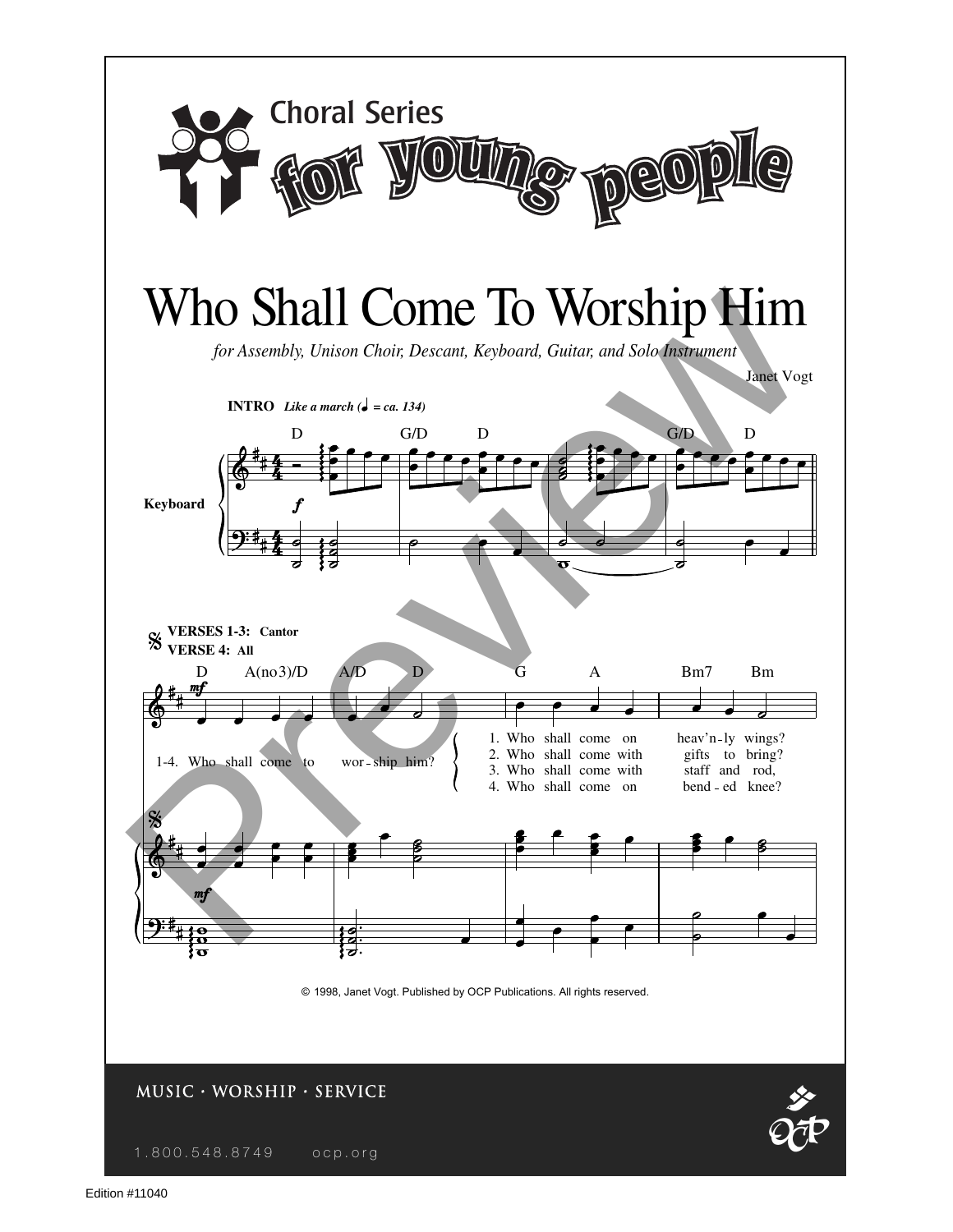

Edition 30110351 Who Shall Come To Worship Him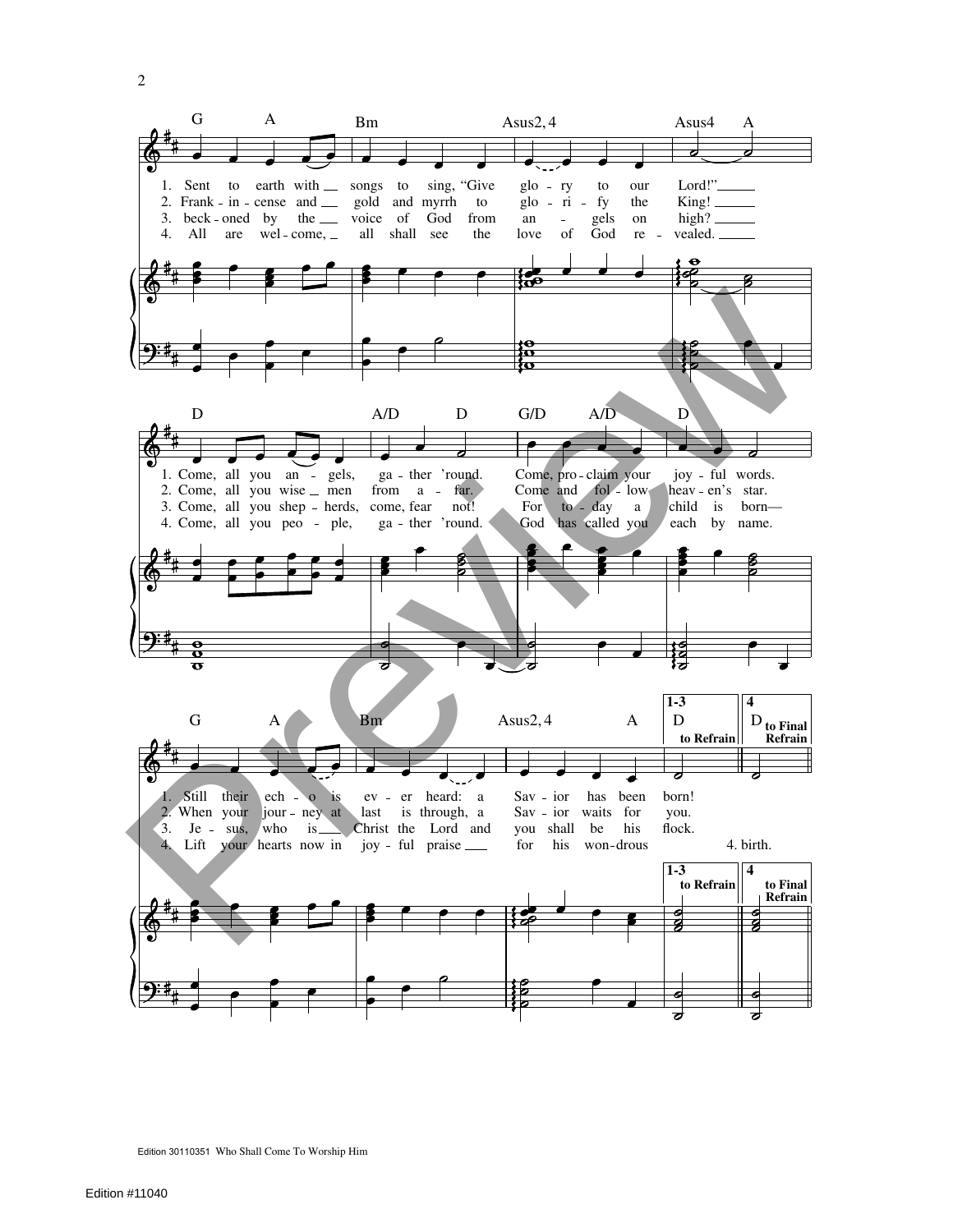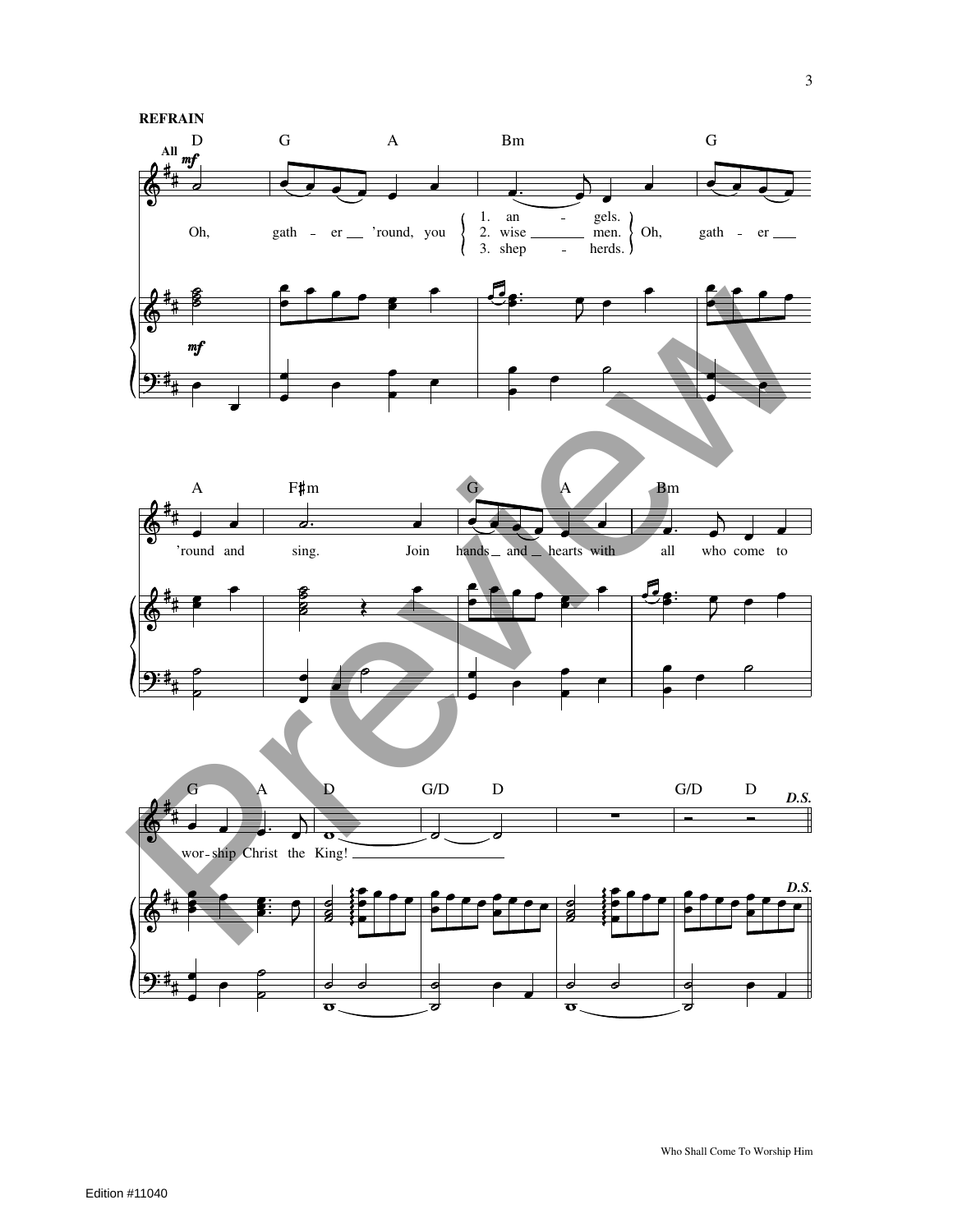





 $\epsilon$  $\overline{\bullet}$  $\overline{\mathbf{o}}$ 

Who Shall Come To Worship Him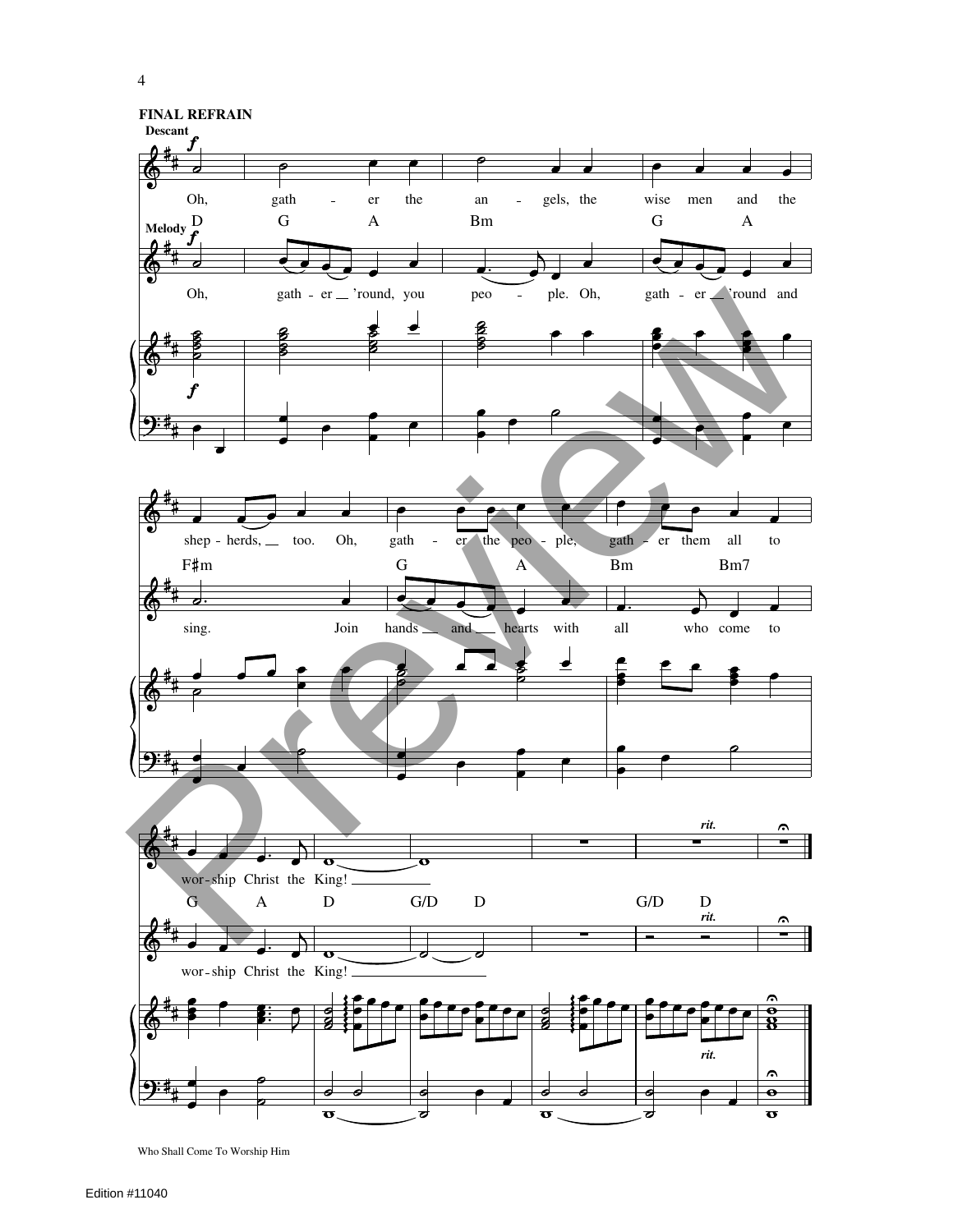Janet Vogt \*SOLO INSTRUMENT Arranged by Dominic Trumfio



© 1998, Janet Vogt. Published by OCP Publications, 5536 NE Hassalo, Portland, OR 97213. All rights reserved.

**\*The recording features a Piccolo.**